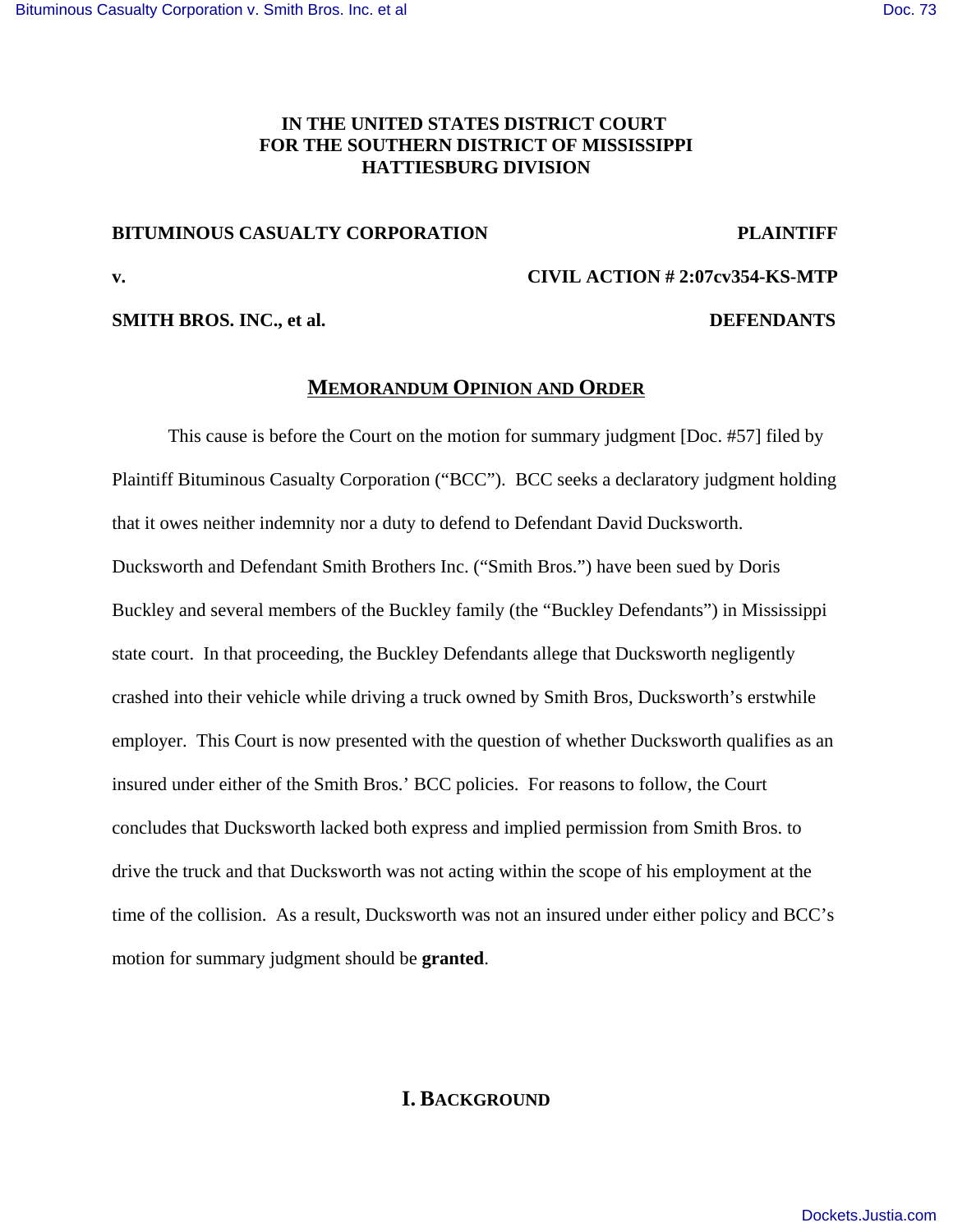The two BCC policies in question are a Commercial Automobile Policy (the "Automobile Policy") and a BCC Commercial Umbrella Policy (the "Umbrella Policy"). *See generally* Pl.'s Exh. B pt. 1[Doc. #57-3] (October 21, 2008); Pl.'s Exh. B pt. 2 [Doc. #57-4]. Under the Automobile Policy, an insured is defined as "[a]nyone . . . while using with [Smith Bros.'] permission a covered 'auto' [Smith Bros.] own[s], hire[s], or borrow[s] . . . ." Pl.'s Exh. B pt. 1 at 16. The Automobile Policy binds BCC to "pay all sums an 'insured' legally must pay because of 'bodily injury' or 'property damage.' " The Umbrella Policy expands the group of individuals defined as insureds. *See* Pl.'s Exh. B pt. 2. The Umbrella Policy defines insureds as any Smith Bros.' employee "but only for acts within the scope of their employment by [Smith Bros.] or while performing duties related to the conduct of [Smith Bros.'] business." *Id.* at 20.

Ducksworth was not named as an insured under either policy. In addition, the parties agree that Ducksworth did not receive express permission from Smith Bros. to drive the truck. On the contrary, it is undisputed that Smith Bros. prohibited Ducksworth – along with any other employee who did not possess a valid driver's license – from driving the truck. Def.'s Exh. E at 58 [Doc. #57-7] (October 21, 2008).

Smith Bros. allowed a number of its employees to drive the truck. Pl.'s Exh. D at 46 [Doc. #57-6] (October 21, 2008). Employees with valid driver's licenses could generally use the truck, but only to transport themselves and other Smith Bros. employees to and from work. Def.'s Exh. H at 16-17 [Doc. #57-10] (October 21, 2008); *accord* Def.'s Exh. G at 27 [Doc. #57- 9] (October 21, 2008). Smith Bros. did not permit its employees to drive the truck for any other purposes, to any other destinations, or with any non-Smith Bros. employees aboard. *Id.*

On the day of the collision, a Smith Bros. employee named Sam Hales was initially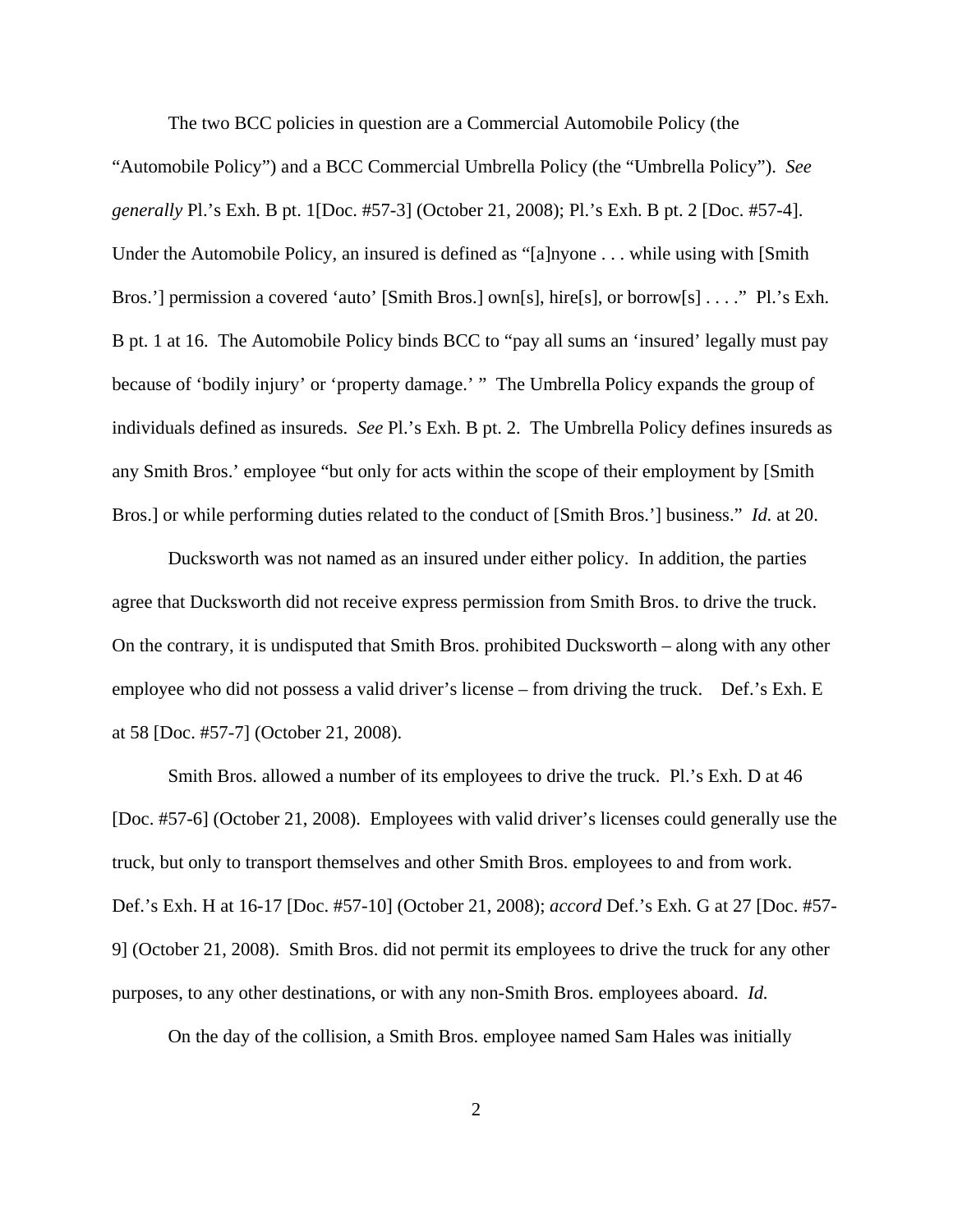driving the truck. Ducksworth was among the passengers ostensibly receiving a ride home from work. *See* Pl.'s Exh. D. When the truck reached the home of Gene Brown, one of the employees receiving a ride home, Hales suddenly became ill. *Id.* at 69. Rather than waiting at Brown's home for assistance, Hales opted to allow Ducksworth to drive en route to Ducksworth's home. *Id.* at 69-71. Hales made this decision even though he knew Smith Bros. had prohibited Ducksworth from driving. *Id.* at 70. The collision with the Brewer Defendants ensued shortly after Ducksworth began driving. Pl.'s Exh. D at 72-74.

BCC filed the instant suit to secure the declaratory judgment against Smith Bros., Ducksworth, and the Buckley Defendants on December 12, 2007. BCC filed the pending motion for summary judgment on October 21, 2008. The Buckley Defendants oppose the motion. [Doc. #62] (October 31, 2008). Smith Bros. filed a response to the motion which, in effect, sides with BCC. [Doc. #64] (November 4, 2008).

## **II. STANDARD OF REVIEW**

"Under the *Erie* doctrine, federal courts sitting in diversity apply state substantive law and federal procedural law." *Gasperini v. Ctr. for Humanities, Inc.*, 518 U.S. 415, 427 (1996); *see also Erie R.R. Co. v. Tompkins*, 304 U.S. 64, 78 (1938).

#### **A. Federal Procedural Law**

Summary judgment is appropriate when the evidence before the Court shows "that there is no genuine issue as to any material fact and that the moving party is entitled to judgment as a matter of law." FED R. CIV. P. 56(b). A fact is "material" if proof of its existence or nonexistence would affect the outcome of the lawsuit. *Anderson v. Liberty Lobby, Inc.*, 477 U.S.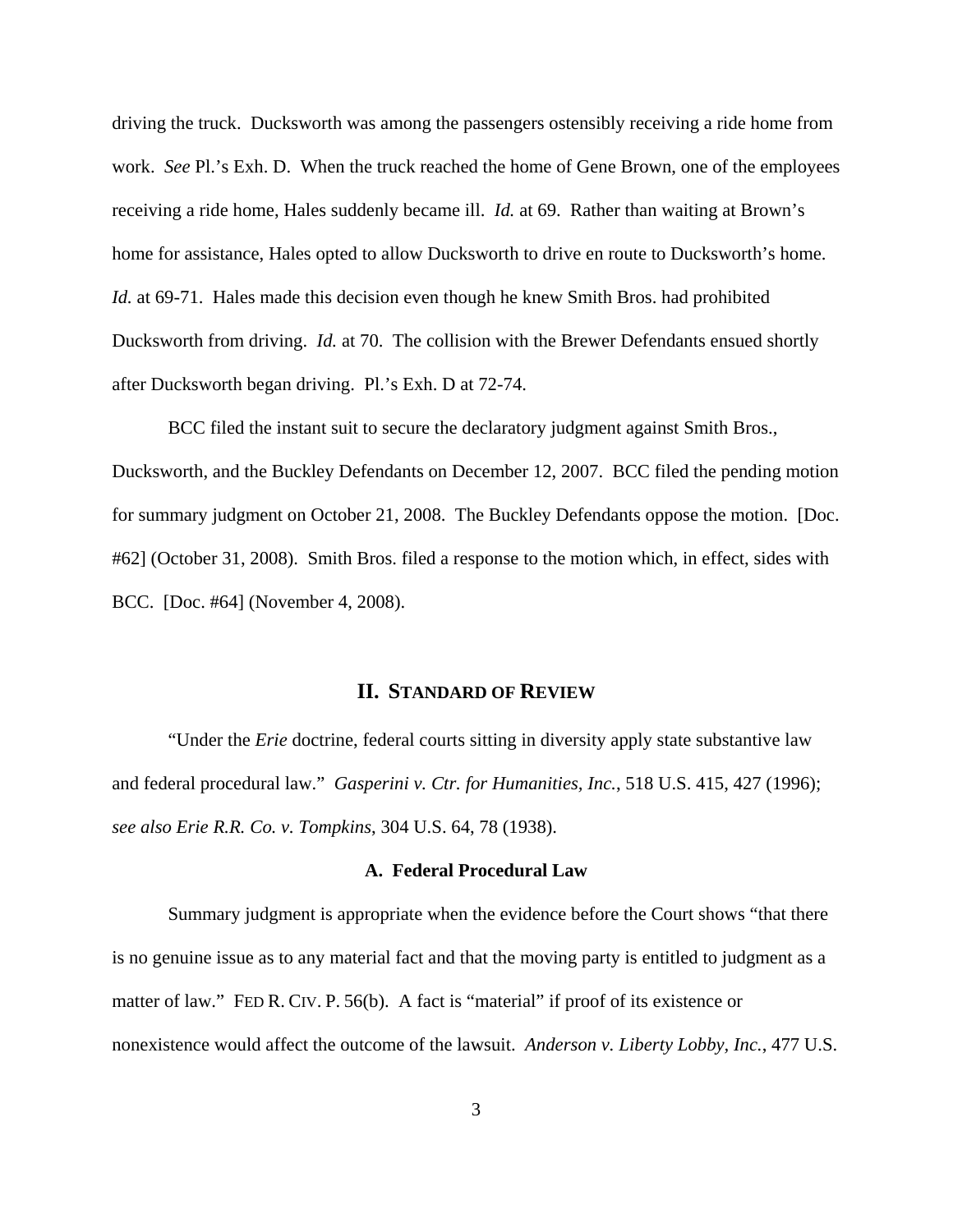242, 248 (1986). A dispute about a material fact is "genuine" if the evidence is such that a reasonable fact finder could render a verdict for the nonmoving party. *Id.* There can be no genuine issue as to a material fact when a party fails "to make a showing sufficient to establish the existence of an element essential to that party's case, and on which that party will bear the burden of proof at trial." *Celotex Corp. v. Catrett*, 477 U.S. 317, 322-23 (1986). This is true "since a complete failure of proof concerning an essential element of the nonmoviing party's case necessarily renders all other facts immaterial." *Id.* at 323.

"[A] party seeking summary judgment always bears the initial responsibility of informing the district court of the basis for its motion, and identifying those portions of 'the pleadings, depositions, answers to interrogatories, and admissions on file, together with the affidavits, if any,' which it believes demonstrate the absence of a genuine issue of material fact." *Celotex Corp. v. Catrett*, 477 U.S. 317, 323 (1986) (quoting *Anderson*, 477 U.S. at 247). "[I]f the movant bears the burden of proof on an issue, either because he is the plaintiff or as a defendant he is asserting an affirmative defense, he must establish beyond peradventure *all* of the essential elements of the claim or defense to warrant judgment in his favor." *Fontenot v. Upjohn Co*., 780 F.2d 1190, 1194 (5th Cir. 1986).

If the moving party fails to meet its "initial burden, the motion must be denied, regardless of the nonmovant's response." *Little v. Liquid Air Corp.*, 37 F.3d 1069, 1075 (5th Cir. 1994). If the moving party can meet the initial burden, the burden then shifts to the nonmoving party to establish the existence of a genuine issue of material fact for trial. The nonmoving party must show more than "some metaphysical doubt as to the material facts," *Matsushita Elec. Indus. Co., Ltd. v. Zenith Radio Corp.,* 475 U.S. 574, 586 (1986), and cannot satisfy its burden with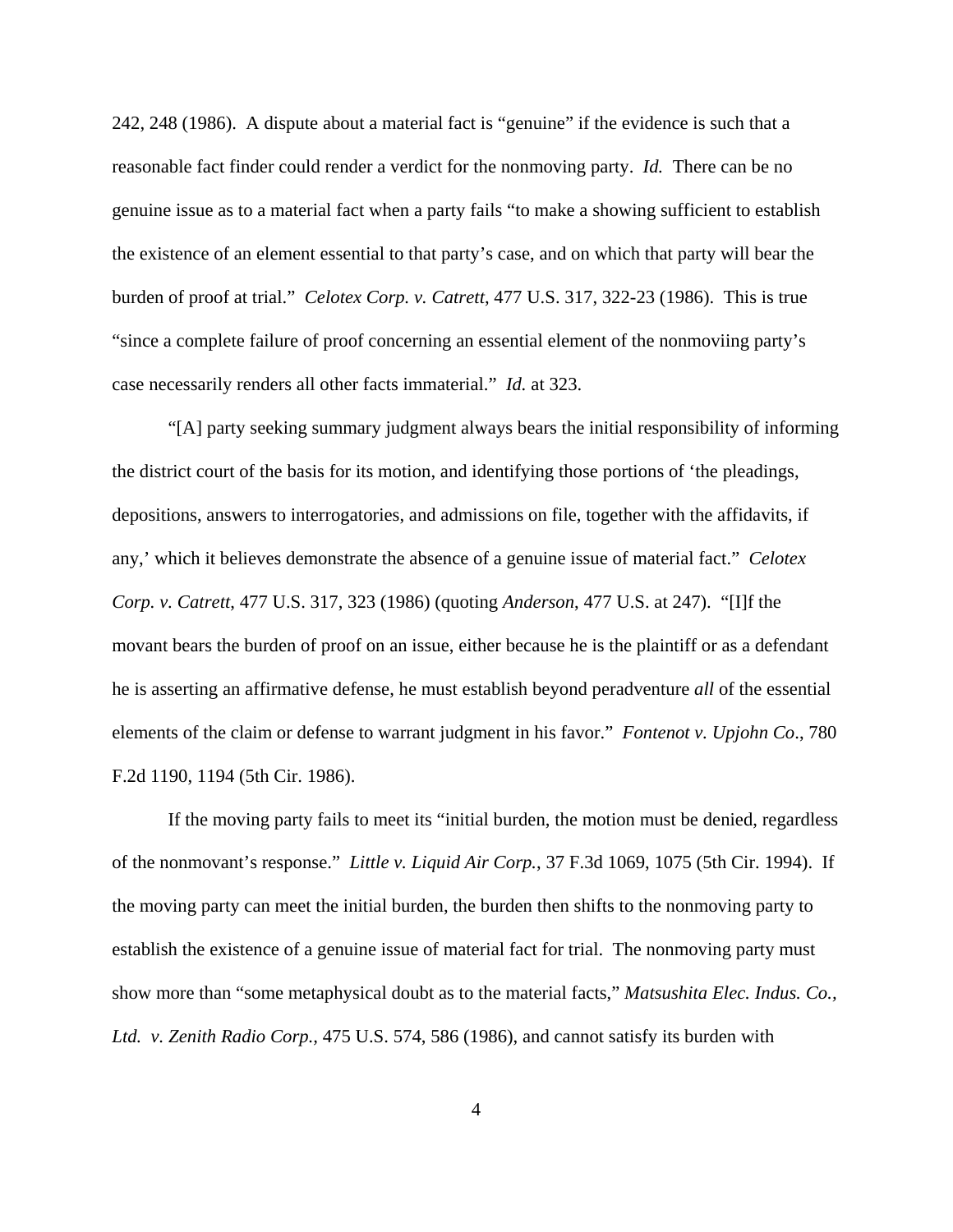"conclusory allegations [or] unsubstantiated assertions." *Little*, 37 F.3d at 1075. "[T]he nonmovant must go beyond the pleadings and designate specific facts showing that there is a genuine issue for trial." *Id.*

In evaluating the evidence tendered by the parties, the court must accept the evidence of the nonmovant as credible and draw all justifiable inferences in its favor. *Anderson,* 477 U.S. at 255. While courts will "resolve factual controversies in favor of the nonmoving party," an actual controversy exists only "when both parties have submitted evidence of contradictory facts." *Little*, 37 F.3d at 1075.

### **B. State Substantive Law**

The parties agree that Mississippi substantive law governs this claim. *See* Pl.'s Br. at 7 [Doc. #58] (October 21, 2008); Def.'s Br. at 6 [Doc. #63] (October 31, 2008); *see generally In re Katrina Canal Breaches Litig.*, 495 F.3d 191, 206 (5th Cir. 2007) (deferring to the parties' agreement on which state's substantive law controlled), *cert. denied by* 128 S. Ct. 1230. To determine Mississippi law, the Court must first determine whether "any final decisions of the Mississippi Supreme Court are dispositive." *Centennial Ins. Co. v. Ryder Truck Rental*, 149 F.3d 378, 382 (5th Cir. 1998). Where, as here, there are no Mississippi Supreme Court cases on point, the Court's task is to make an *Erie* guess by predicting how the Mississippi Supreme Court would rule based on the facts in the case at bar. *Id.* The United States Court of Appeals for the Fifth Circuit has outlined the process for making an *Erie* guess when applying Mississippi law:

We start by determining whether or not any final decisions of the Mississippi Supreme Court are dispositive. If no such holdings exist, we predict how that tribunal would rule. We base our forecast on (1) decisions of the Mississippi Supreme Court in analogous cases, (2) the rationales and analyses underlying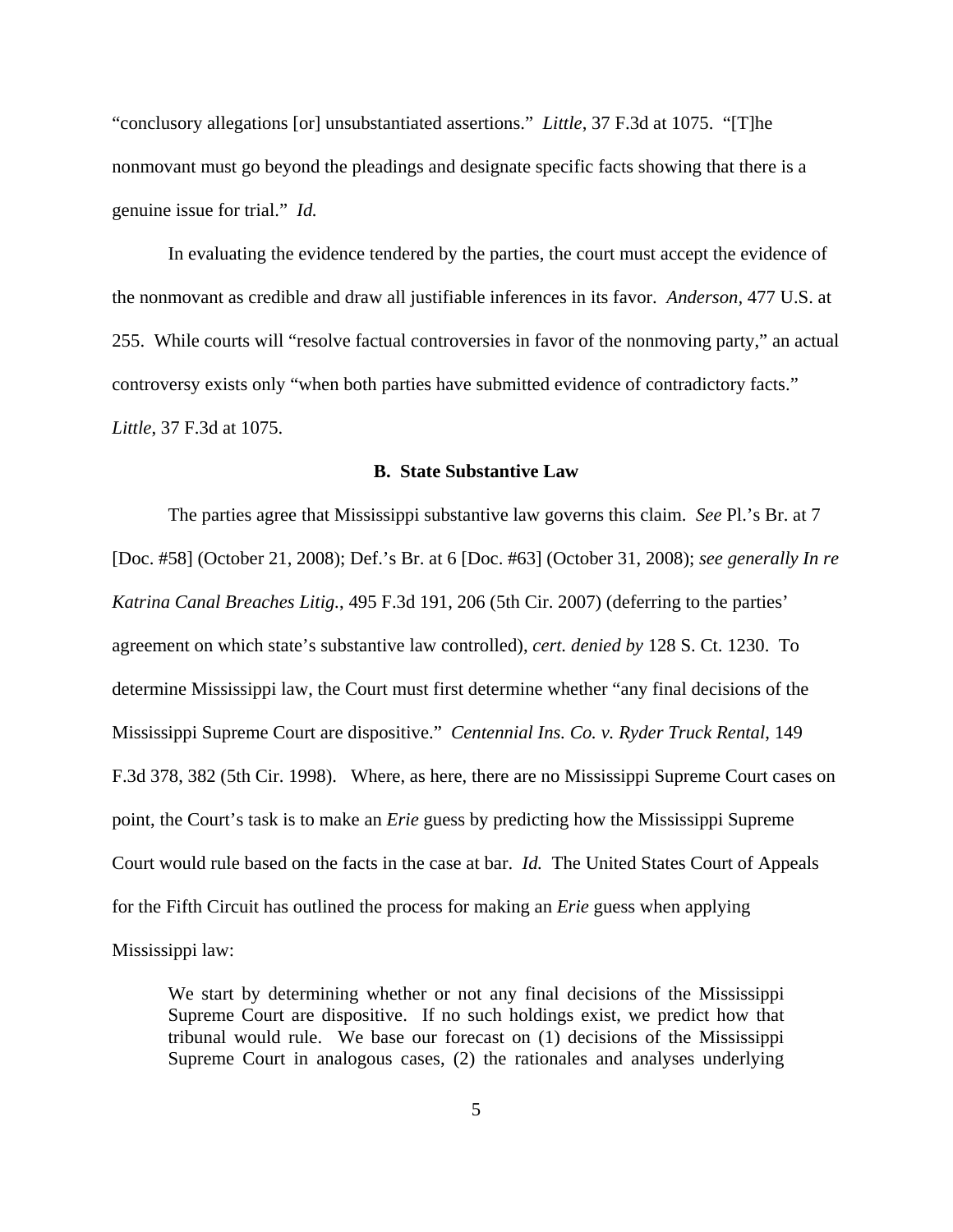Mississippi Supreme Court decisions on related issues, (3) dicta by the Mississippi Supreme Court, (4) lower state court decisions, (5) the general rule on the question, (6) the rulings of courts of other states to which Mississippi courts look when formulating substantive law and (7) other available sources, such as treatises and legal commentaries. Absent evidence to the contrary, we presume that the Mississippi courts would adopt the prevailing rule if called upon to do so. We must never forget that we are emphatically not permitted to do merely what we think best; we must do that which we think the Mississippi Supreme Court would deem best.

*Id.* (internal citations and quotation marks omitted). The court's role in making an *Erie* guess is not "to alter existing law or to change direction." *Jackson v. Johns-Manville Sales Corp.*, 781 F.2d 394, 397 (5th Cir. 1986) (en banc), *overruled on other grounds by*, 499 U.S. 225 (1991).

# **III. APPLICATION AND ANALYSIS**

### **A. Whether Ducksworth was an Insured Under the Automobile Policy**

BCC has the burden of producing evidence that Ducksworth had neither express nor implied permission to use the truck and therefore was not an insured under the Automobile Policy.

 "Permissive use of automobiles is divided into two categories under Mississippi law." *Nationwide Mut. Ins. Co. v. Dunning*, 252 F.3d 712, 717 (5th Cir. 2001). "First, permission may arise if a vehicle owner gives restricted permission to a permittee, and the use of the vehicle is within the boundaries of the owner's restrictions." *Id.* Here, it is undisputed that Smith Bros., the owner of the vehicle, did not expressly give permission – restricted or otherwise – to Ducksworth to drive the vehicle. *See, e.g.*, Def.'s Exh. C at 93 [Doc. #57-5] (October 21, 2008) (Ducksworth testified at his deposition that he was explicitly told by Smith Bros.' management before the crash that he was not permitted to drive the truck). Consequently, this first type of permissive use does not apply.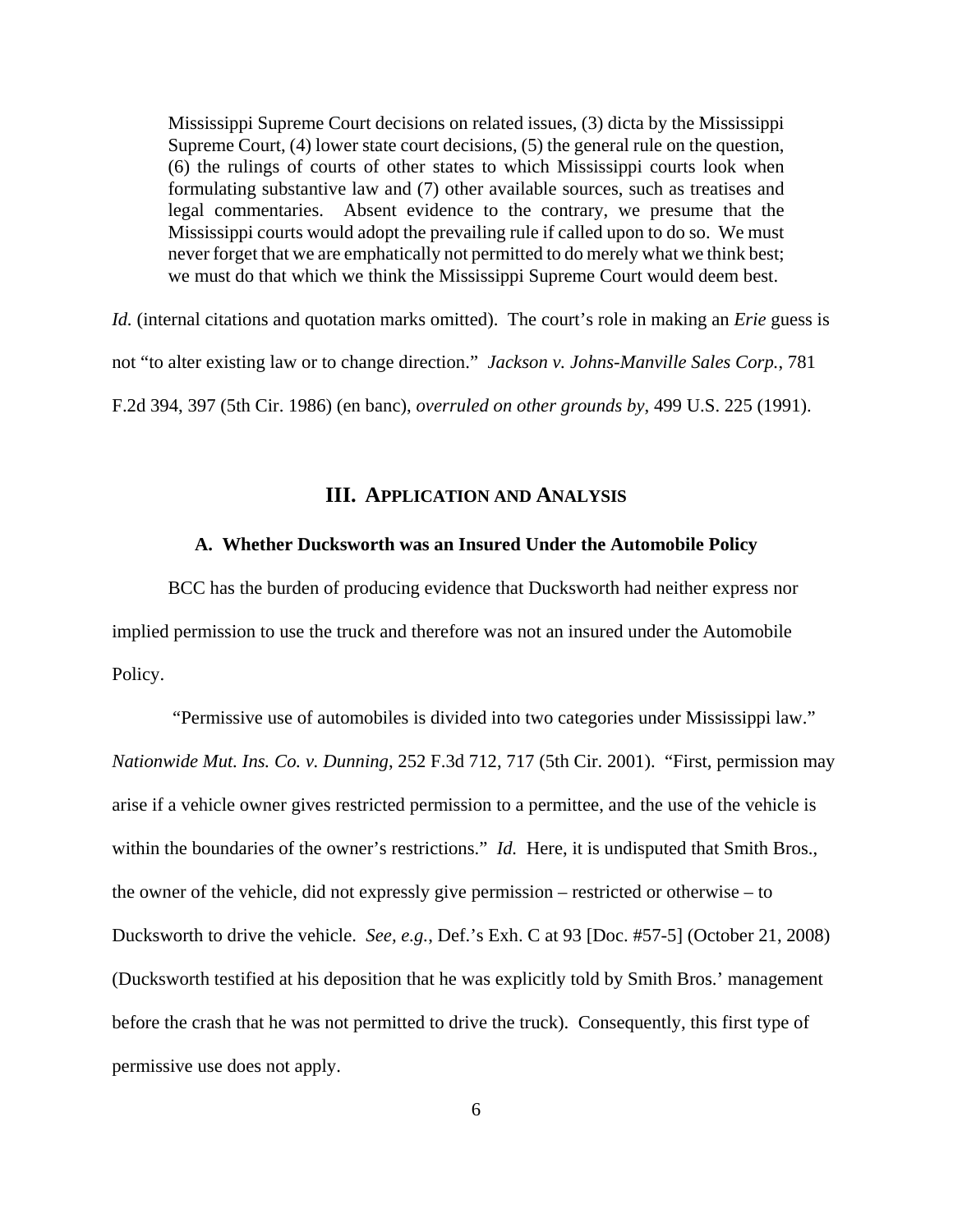"The second category pertains to a permittee's unrestricted use of an insured automobile." *Dunning*, 252 F.3d at 717. "Unrestricted use" for the purposes of this second category, is not applied in its literal sense. *See id.* at 719. Accordingly, a permittee can have unrestricted use even in instances in which the "owner places restrictions on the vehicle's use." *Id.* at 717. To have unrestricted use in the sense relevant under Mississippi law, the permittee must have "broad and unfettered domination" over the vehicle. *Id.* If the permittee has broad and unfettered domination of the vehicle, then a third party driving the vehicle with the permittee's permission, may have the owner's implied permission despite the owner's express prohibition of such use. *See id.* at 717-20. In such instances, the third party driver will be deemed to have the implied permission of the owner if the driver's "operation of the vehicle served some purpose" of the permittee. *Id.* at 718.

Under Mississippi law, courts are to "review the particular facts of each case to determine whether the permittee exercised sufficient authority and control over the owner's vehicle" to constitute broad and unfettered domination. *Dunning*, 252 F.3d at 720. Accordingly, this Court will review the applicable caselaw to determine how the Mississippi Supreme Court would likely rule based on the facts of this case. *See, e.g.*, *Dunning*, 252 F.3d 712; *U.S. Fid. & Guar. Co. v. Stafford*, 253 So. 2d 388 (Miss. 1971), *overruled on other grounds*, *State Farm Mut. Auto. Ins. Co. v. Mettetal*, 534 So. 2d 189 (Miss. 1988).

In *Dunning*, the court found broad and unfettered domination because the permittee: (1) chose the car at the dealership; (2) made monthly car payments on the vehicle; (3) kept her own set of keys to the vehicle; (4) drove the car to school, after-school activities, work, and social outings; and (5) apart from a restriction that she not drive around with teenagers, she was free to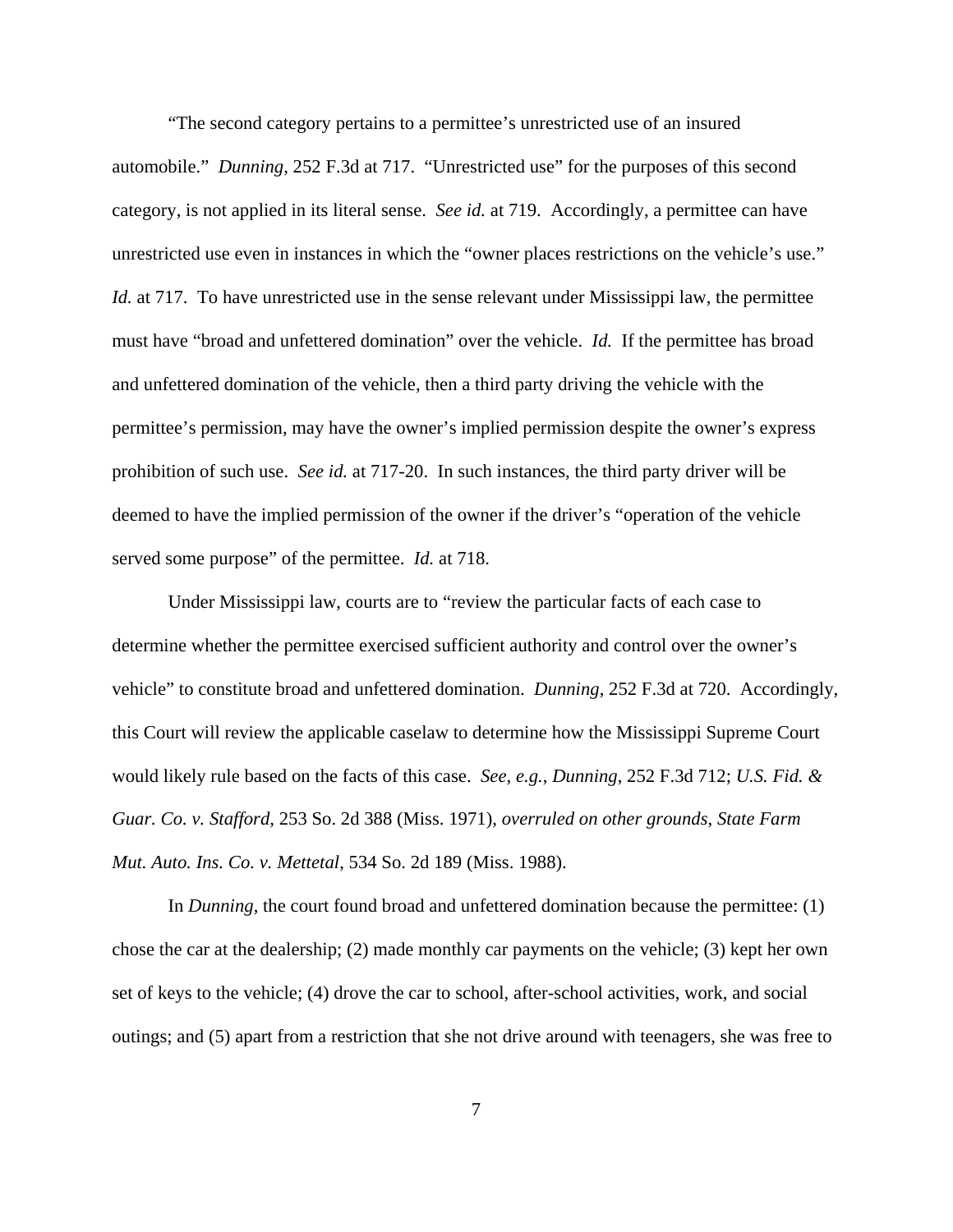use the car on a daily basis as she saw fit. *Id.* at 719. The court reasoned that, based on those facts, the owner had – in effect – purchased the car for the permittee's benefit alone. *Id.*

In *Stafford*, the Court found that the permittee had broad and unfettered domination over the vehicle because: (1) on numerous instances, various third parties had used the car based on the permittee's permission; (2) the owner knew of those uses but did not object to them; (3) the permittee helped make payments on the car; (4) the permittee used the car to go to school and left the car at school while he was there; (5) the permittee used the car at night for dates; (6) the permittee used the car to go back and forth to work and kept the car at work while he was there; (7) the permittee had purchased mag wheels for the car; and (8) the permittee kept his own set of car keys for the vehicle. 253 So. 2d at 392.

BCC has produced evidence that Hales had far less authority and control over the vehicle in question than did the permittees in *Dunning* and *Stafford*,. For example, Hales was not the sole Smith Bros. employee authorized to drive the truck; any employee with a driver's license could do so. Pl.'s Exh. D at 46. The Smith Bros. employees took turns driving the truck. *Id.*  Smith Bros. restricted use of the truck to trips from work to and from the employees' homes. Pl.'s Exh. H at 16-17 [Doc. #57-10] (October 21, 2008); *accord* Pl.'s Exh. G at 27 [Doc. #57-9] (October 21, 2008) (employees driving the truck had to "either go to the yard and fuel up for another day or go straight home"). Smith Bros. permitted no other use of the vehicle; for example, the person operating the vehicle at any given time could not transport any nonemployee. *Id.* Smith Bros. did not give permission to any of the drivers to authorize others to drive; no unlicensed employee could drive the vehicle. Pl.'s Exh. G at 26; Pl.'s Exh. E at 58 [Doc. #57-7] (October 21, 2008). Smith Bros. communicated this rule to its employees,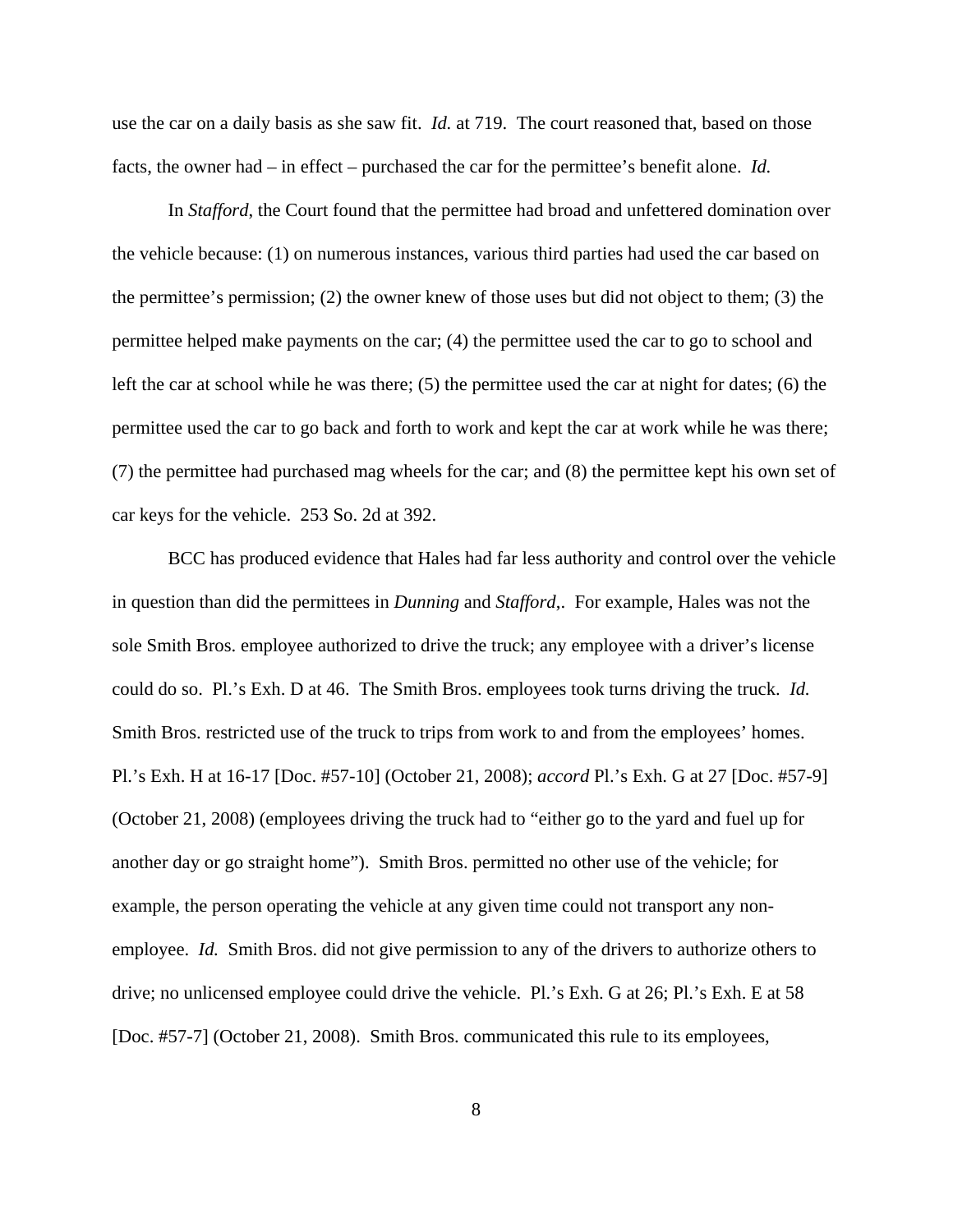(including Ducksworth) and did not know of or permit violations of the rule. Pl.'s Exh. G at 58- 59.

Based on this evidence, BCC has met its burden under the summary judgment standard. The evidence indicates that Smith Bros. purchased the truck for the benefit of numerous employees and to be used by several employees. Moreover, Smith Bros. announced and enforced fairly rigid guidelines for use of the truck.

Since BCC has met its burden, it is incumbent on the Buckley Defendants to establish a genuine issue of material fact. The Buckley Defendants have restricted their arguments to legal issues, however, and have alerted the Court's attention to no additional evidence that conflicts with the evidence BCC produced. The Buckley Defendants have not demonstrated, for example, that Hales contributed to the purchase of the vehicle, maintained his own set of keys to the truck, or used the truck for purposes other than transporting Smith Bros. employees. As a result, the Court finds that Hales lacked broad and unfettered control over the truck and that Ducksworth therefore did not have implied permission from Smith Bros. to drive the truck.

The Buckley Defendants argue that Ducksworth confronted an unforeseen emergency when Hales became ill and that Ducksworth therefore had the implied authority of Smith Bros. to drive the truck. In support of this argument, the Buckley Defendants cite a decision by the Supreme Court of Colorado and other non-Mississippi cases. Def.'s Br. at 14 (citing *Heckman v. Warren*, 124 Colo. 497 (1951)). Critically, the Mississippi Supreme Court has never adopted a "medical emergency" exception to the permissive user rules. Under the *Eerie* doctrine, this Court is not empowered to create new state substantive law. *See Jackson*, 781 F.2d at 397. Moreover, the facts of this case do not lend themselves to a finding that there was an emergency.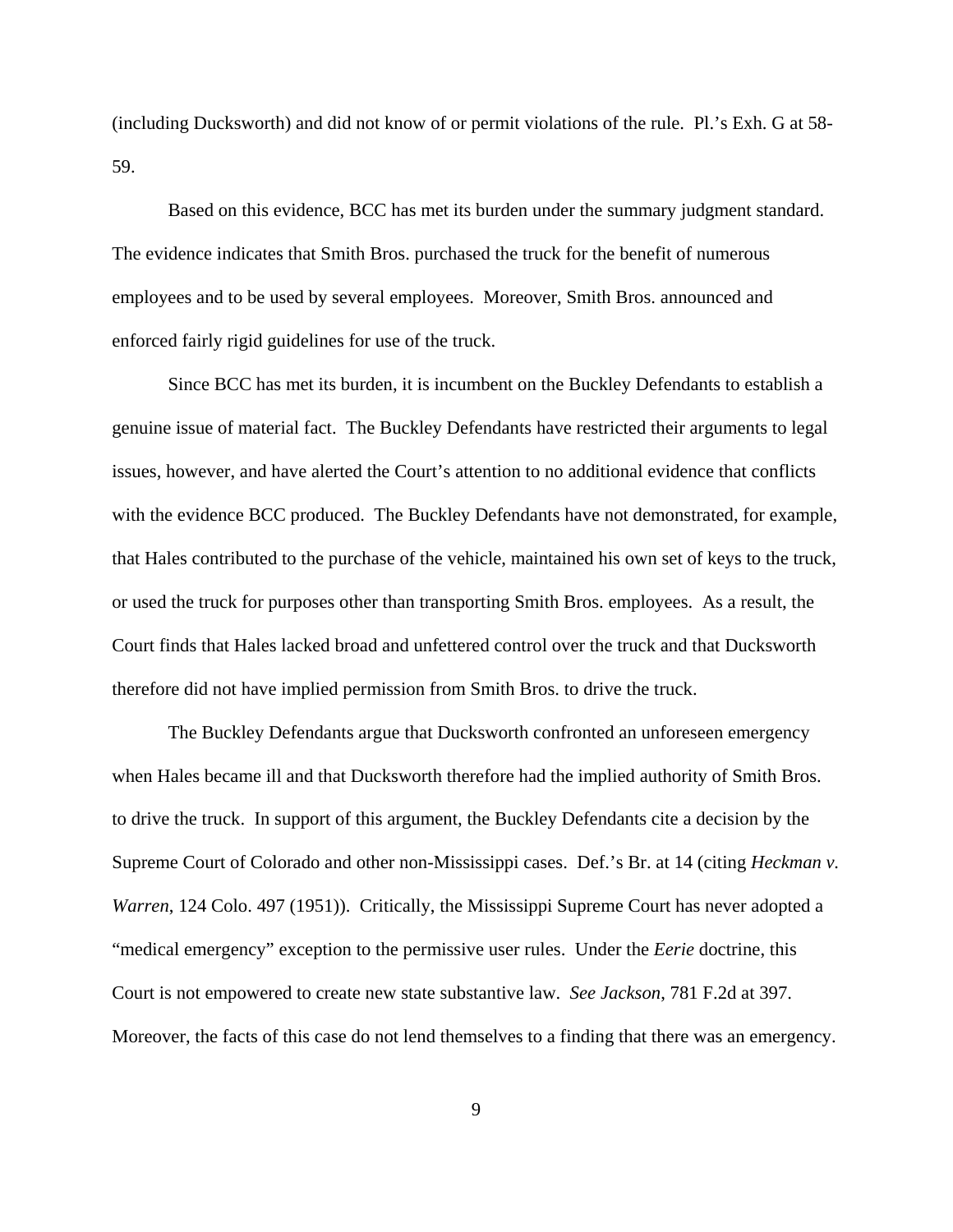The uncontradicted evidence in the record is that Hales began to feel ill when he pulled into the yard of Gene Brown, a Smith Bros.' employee. Hence, the truck was not moving and both the employees and truck were in a safe location. Accordingly, even if Mississippi law contained an emergency exception, this Court would conclude that there is no genuine issue as to the lack of an emergency in this case. As a result, the Court concludes that Hales, a restricted permittee, could not and did not render Ducksworth an insured under the policy by allowing him to drive the truck.

## **B. Whether Ducksworth Was an Insured Under the Umbrella Policy**

Next, BCC must meet its burden of establishing that Ducksworth was not an insured under the Umbrella Policy. The Buckley Defendants contend that Ducksworth was an insured under the Umbrella Policy because he drove the truck while acting within the scope of his employment (or while performing duties related to the conduct of his employment) with Smith Bros.

"[T]he question of whether, in the particular instance, the servant was acting within the scope of his employment, if there is no conflict in the facts, is a question of law for the court." *Barmore v. Vicksburg, S. & P. R. Co.*, 38 So. 210, 211 (Miss. 1904). There appears to be some conflict under Mississippi law as to the circumstances in which an employee who is driving his employer's vehicle home after work is acting within the scope of his employment. For example, in *Reading & Bates, Inc. v. Whittington*, 208 So. 2d 437, 438 (Miss. 1968), the Court stated that an exception to "the general rule" that hazards encountered by employees going to and from work are not incident to employment, "is where the employer furnishes the transportation." On the other hand, merely five years earlier, the same Court had stated that "[t]he general rule is that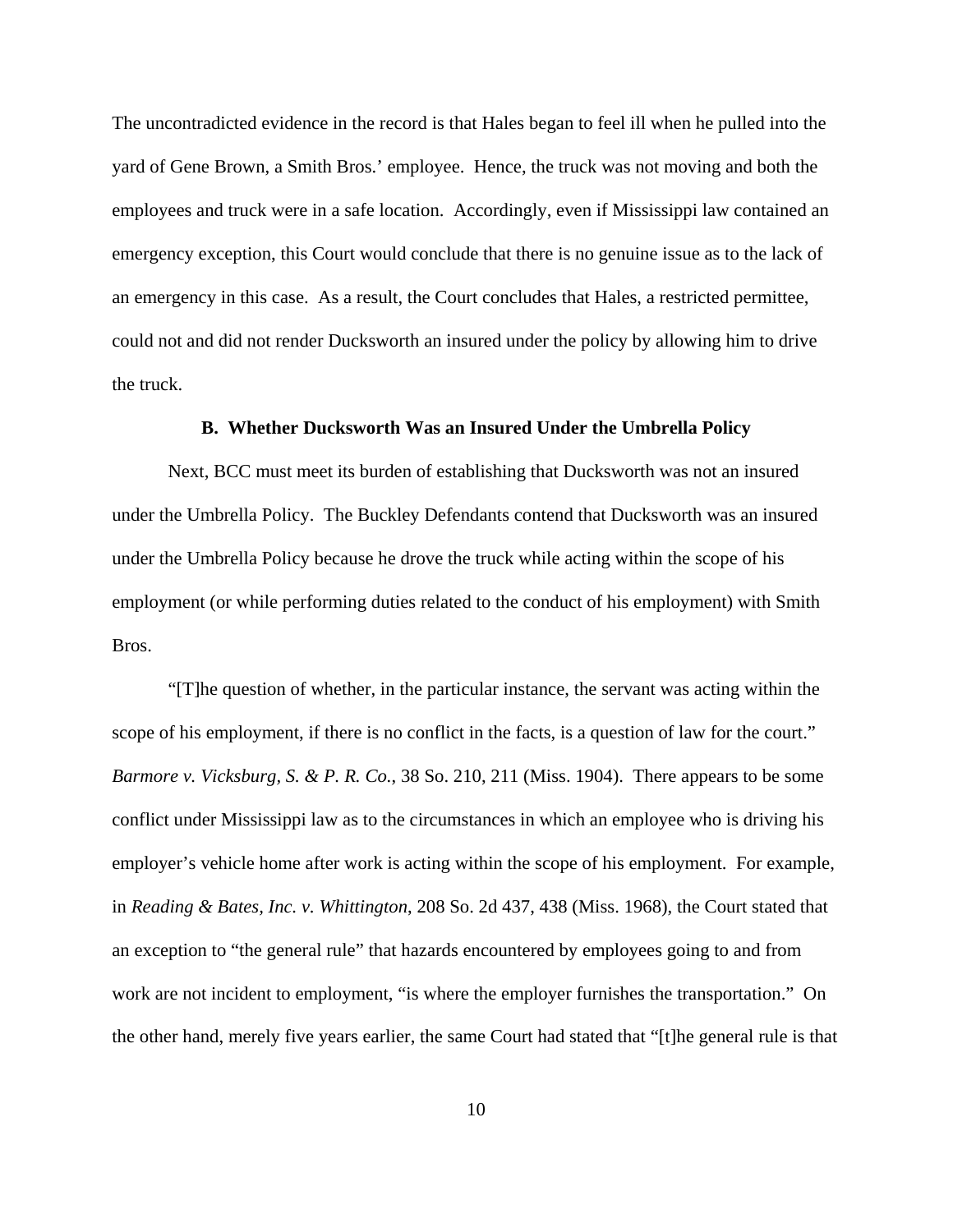a servant using an automobile, *whether belonging to his master or to himself*, in going to and from his place of work, is not at such times engaged in work for his master but acts for his own purposes only." *Miss. Power and Light Co. v. Laney*, 154 So. 2d 128, 134 (1963) (emphasis added).

Having reviewed a number of cases, this Court interprets the current state of Mississippi law as follows. As a general matter, an employee traveling to or from work is not acting within the scope of his employment. *E.g.*, *Aetna Fin. Co. v. Bourgoin*, 174 So. 2d 495, 497 (Miss. 1965). A potential exception to this general rule, is that an employee traveling to or from work in his employer's vehicle *may* be acting within the scope of his employment. *E.g.*, *id.*; *Brown v. Bond*, 1 So. 2d 794, 797-99 (1941). To ascertain whether the fact that the employee is commuting in his employer's vehicle constitutes an exception to the general rule, Mississippi courts consider "whether the vehicle is supplied primarily for the purpose of assisting the master's work or for the purpose of assisting the employee to perform what is essentially his own job of getting to or from work." *Brown*, 1 So. 2d at 799 (quoting RESTATEMENT (SECOND) OF AGENCY § 229).

Mississippi courts have elucidated several factors to assist in this inquiry. If the employer pays the employee for the time spent commuting or requires the employee to use the vehicle, the employee will be found to have been acting within the scope of his employment. *Id.* at 798; *Bourgeois v. Miss. School Supply Co.*, 155 So. 209, 211 (Miss. 1934). Additionally, if the employer induces the employee to sign an employment contract by offering to provide the vehicle as transportation, the employee acts within the scope of his employment while driving the vehicle. *Bourgeois*, 170 Miss. at 211. Indeed, in *Reading & Bates, Inc.* – in which the Court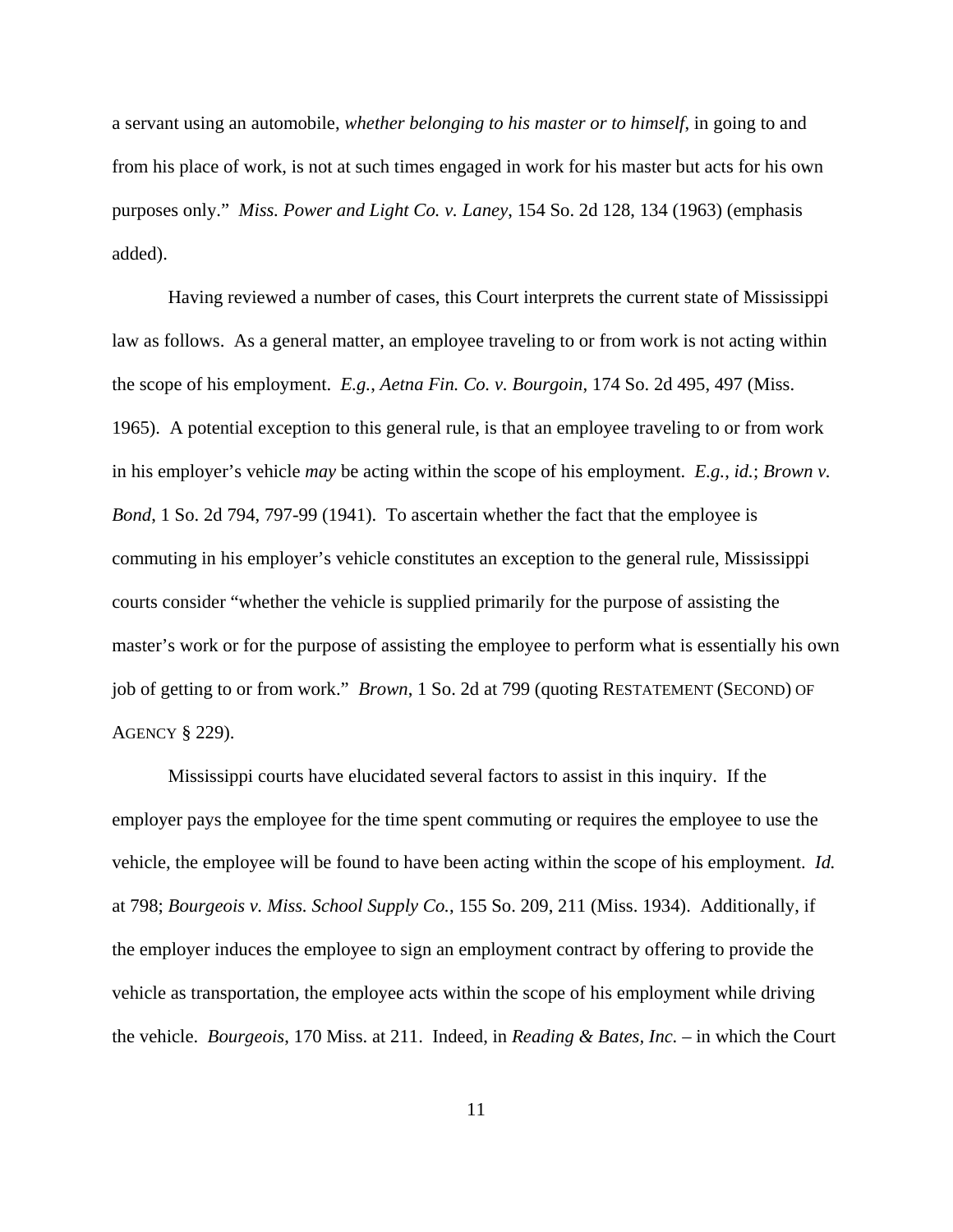stated employees driving their employer's vehicle are presumptively acting within the scope of their employment – the employee in question had been induced to sign his employment contract with the promise that he would be paid for his daily commute. 208 So. 2d at 439.

Thus, the Court turns to the facts of this case to determine whether Smith Bros. supplied the truck primarily for its own purposes or instead to assist its employees to travel to and from work.<sup>1</sup> BCC has produced evidence that Smith Bros. provided the truck to assist its employees with their task of getting to and from work and that Smith Bros. did not supply the truck primarily for its own purposes. Hales testified that Smith Bros. did not need to provide transportation to have a sufficient number of workers, but that the vehicle was simply loaned for the employees' convenience. Pl.'s Exh. D at 59. Both Hales and Ducksworth testified that they would have found other ways to get to work if the truck were not provided. *Id.*; Pl.'s Exh. C at 76. Neither Hales nor Ducksworth was being paid during their commute in the Smith Bros. vehicle. Pl.'s Exh. D at 91. Based on this evidence, the Court concludes that BCC has met its burden of establishing that neither Hales nor Ducksworth was acting within the scope of his employment at the time of the collision.

Accordingly, the burden shifts to the Buckley Defendants to offer evidence of a genuine issue of material fact. In their attempt to meet this burden, the Buckley Defendants state "[i]f transportation had not been provided to its employees, Smith Bros.' employees would not have

<sup>&</sup>lt;sup>1</sup> The Buckley Defendants rely in part on the inapposite case of *Travelers Indem. Co. v. Watkins*, 209 So. 2d 630 (Miss. 1968). *Travelers* features facts in which a person who was loaned a truck for an expressly limited purpose deviated from that purpose. Thus, *Travelers* involved the first category of permissive use discussed above. *See ante*, p.6-7. Here, however, the question is not whether Ducksworth's deviation from the permission was a minor one; he had no permission in the first place. Accordingly, the Court relies on the line of cases discussed above, rather than soliciting guidance from cases such as *Travelers*.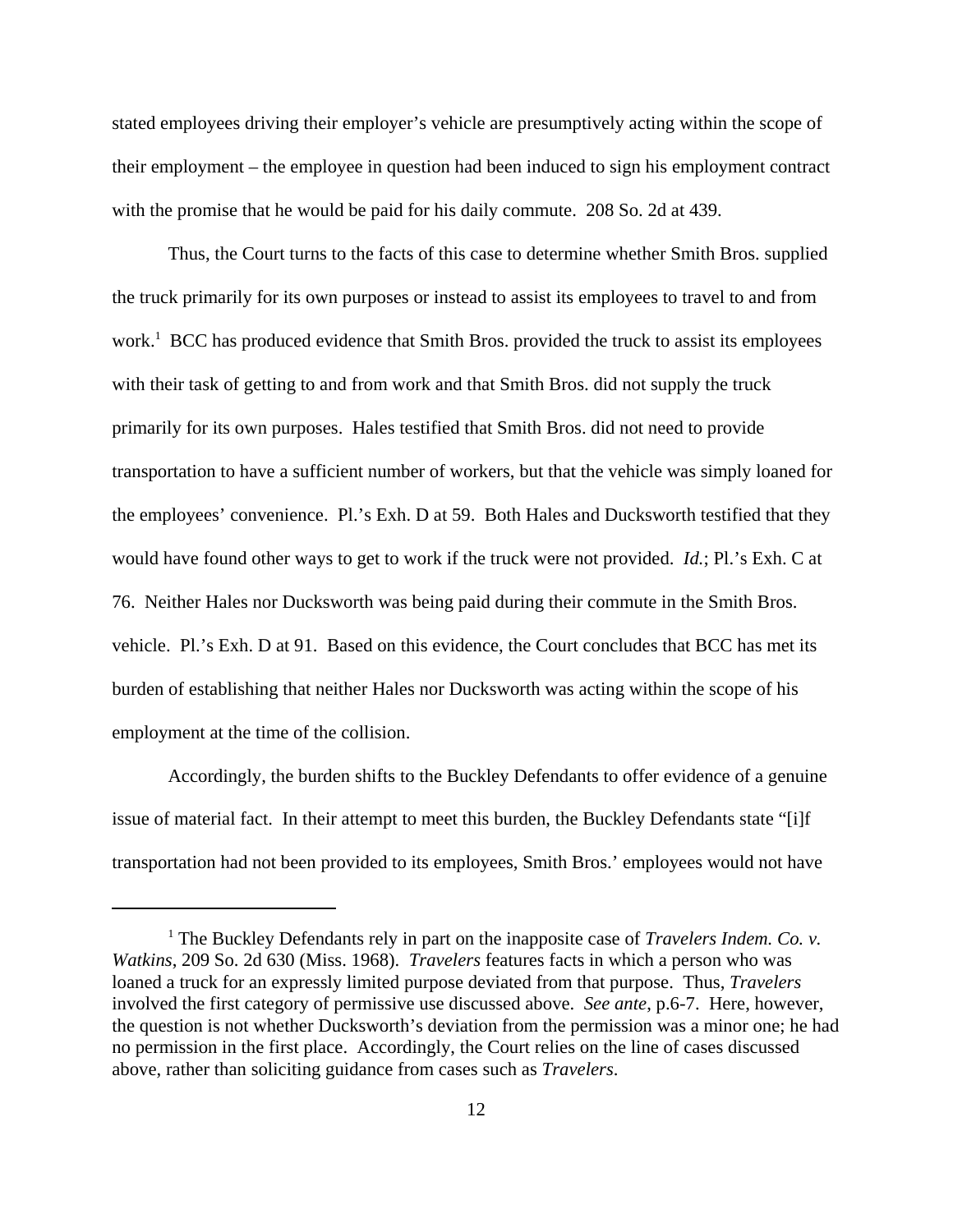been able to get to work. If the workers could not have gotten to work, then Smith Bros. could not have carried out its work." Def.'s Br. at 13. Clearly, this assertion contradicts some of the evidence supplied by BCC. The Buckley Defendants have not substantiated this conclusory assertion with evidence, however. Nor have the Buckley Defendants provided evidence that Smith Bros. used the truck as an inducement to hire employees. As a result, the Court is compelled to find an absence of any genuine issue of material fact and concludes that neither Hales nor Ducksworth was acting within the scope of his employment at the time of the collision. *Little*, 37 F.3d at 1075. Hence, Ducksworth was not an insured under the Umbrella Policy.

Furthermore, given the facts of this case, it seems evident that even if Hales were acting within the scope of his employment while driving the Smith Bros.' truck, it would not necessarily follow that Ducksworth was as well. The Buckley Defendants, in an attempt ostensibly to circumvent this problem, argue that under principles of agency law, Hales could have appointed Ducksworth as an agent of Smith Bros. by giving him permission to drive the truck.<sup>2</sup> Def.'s Br. at 14. In support of this argument, the Buckley Defendants rely on the Restatement of Agency which states that "*[u]nless otherwise agreed* an agent is authorized to appoint another agent for the principal if . . . unforeseen contingency arises making it impracticable to communicate with the principal and making such appointment reasonably necessary for the protection of the interests of the principal entrusted to the agent." RESTATEMENT (SECOND) OF AGENCY § 79 (1958) (emphasis added). Assuming *arguendo* that

<sup>&</sup>lt;sup>2</sup> This argument may also apply to the issue of whether Ducksworth had implied permission to drive the truck, discussed above. *Ante*, p. 6-10.